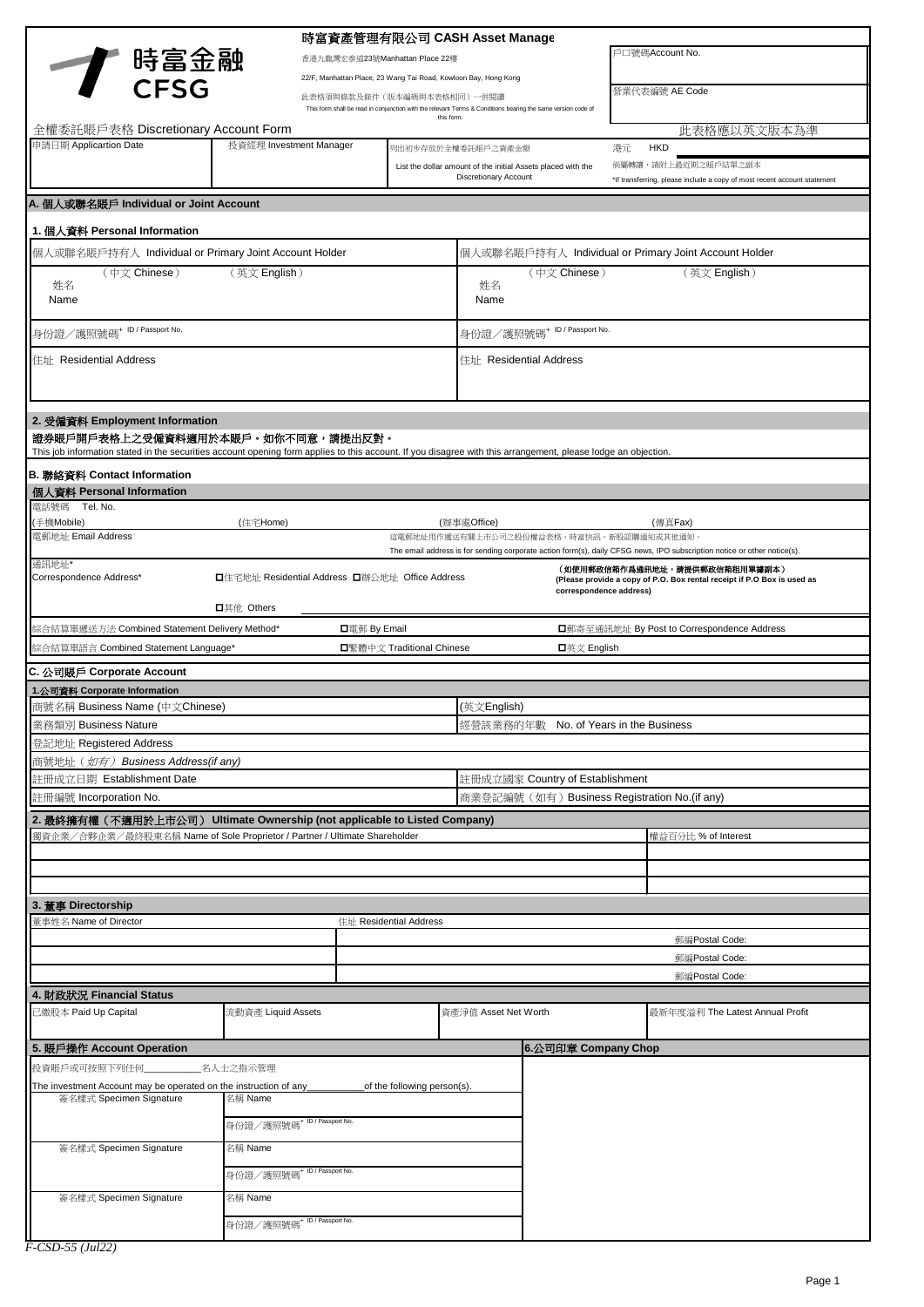| D. 投資取向及準則 Investment Profiles and Guidelines                                                                                                                                                                                                                                           |                                                                                                                                              |                                                                                                                                                                                                                                                       |                                                                                                |                                         |                                                                                     |  |
|-----------------------------------------------------------------------------------------------------------------------------------------------------------------------------------------------------------------------------------------------------------------------------------------|----------------------------------------------------------------------------------------------------------------------------------------------|-------------------------------------------------------------------------------------------------------------------------------------------------------------------------------------------------------------------------------------------------------|------------------------------------------------------------------------------------------------|-----------------------------------------|-------------------------------------------------------------------------------------|--|
| 投資取向 Investment Profiles                                                                                                                                                                                                                                                                |                                                                                                                                              |                                                                                                                                                                                                                                                       |                                                                                                |                                         |                                                                                     |  |
| 1. 投資經驗 Investment Experience<br>曾買賣的產品**                                                                                                                                                                                                                                               |                                                                                                                                              |                                                                                                                                                                                                                                                       |                                                                                                |                                         |                                                                                     |  |
| <b>Experienced Experience**</b>                                                                                                                                                                                                                                                         | <b>□</b> 海外上市股票 Oversea Listed Shares<br><b>■香港期貨 / 期權 Hk Futures / Options</b><br>■香港上市股票 HK Listed Shares                                  |                                                                                                                                                                                                                                                       |                                                                                                |                                         |                                                                                     |  |
|                                                                                                                                                                                                                                                                                         | <b>□</b> 海外期貨 / 期權 Overseas Futures / Options<br>■債券 Bonds<br><b>□</b> 基金/單位信託基金 Mutual Fund / Unit Trust<br>$\Box$ 無Nil<br><b>□</b> 其他Other |                                                                                                                                                                                                                                                       |                                                                                                |                                         |                                                                                     |  |
| 客戶投資經驗*                                                                                                                                                                                                                                                                                 | <b>□</b> 一年以下 <1Year                                                                                                                         | <b>□</b> 一至五年 1-5Years                                                                                                                                                                                                                                | □六至十年 6-10Years                                                                                |                                         | <b>□</b> 十年以上 >10Years                                                              |  |
| Client's Investment Experience*                                                                                                                                                                                                                                                         |                                                                                                                                              |                                                                                                                                                                                                                                                       |                                                                                                |                                         |                                                                                     |  |
| 2. 投資目標 Investment Objective                                                                                                                                                                                                                                                            |                                                                                                                                              |                                                                                                                                                                                                                                                       |                                                                                                |                                         |                                                                                     |  |
| □增長/進取 Growth/Aggressive                                                                                                                                                                                                                                                                |                                                                                                                                              | 最高資產增長,可承受相對較高之波幅。主要目標為資產增值。                                                                                                                                                                                                                          |                                                                                                |                                         |                                                                                     |  |
|                                                                                                                                                                                                                                                                                         |                                                                                                                                              | Maximum growth of assets with a tolerance for a correspondingly higher degree of volatility. Capital appreciation is the major objective.                                                                                                             |                                                                                                |                                         |                                                                                     |  |
| □平衡/穩健 Balance/Moderate                                                                                                                                                                                                                                                                 |                                                                                                                                              | 主要尋求穩健增長之投資組合,可承受若干價值波動及達致最高回報之若干機會,資產值波動或會較高。                                                                                                                                                                                                        |                                                                                                |                                         |                                                                                     |  |
|                                                                                                                                                                                                                                                                                         |                                                                                                                                              | An investment mix primarily seeking moderate growth with a tolerance for some fluctuation in value along with some opportunity to<br>maximize returns with the likelihood of a higher fluctuation in asset value.                                     |                                                                                                |                                         |                                                                                     |  |
| <b>□保守 Conservative</b>                                                                                                                                                                                                                                                                 |                                                                                                                                              | 穩健資產及收入增長,風險及價值波動性較平均為低。主要目標為保本及現金流量穩定。                                                                                                                                                                                                               |                                                                                                |                                         |                                                                                     |  |
|                                                                                                                                                                                                                                                                                         |                                                                                                                                              | Moderate growth of assets and income with lower than average risk and fluctuation in value. Stability of principal and cash flow is the                                                                                                               |                                                                                                |                                         |                                                                                     |  |
|                                                                                                                                                                                                                                                                                         | major objective.                                                                                                                             |                                                                                                                                                                                                                                                       |                                                                                                |                                         |                                                                                     |  |
| 3. 風險承受程度 Risk Tolerances                                                                                                                                                                                                                                                               |                                                                                                                                              |                                                                                                                                                                                                                                                       |                                                                                                |                                         |                                                                                     |  |
| <b>□高 High □中 Medium □ 低 Low</b>                                                                                                                                                                                                                                                        | 較高或較低風險水平。                                                                                                                                   | 附註:風險程度/水平指閣下投資組合之整體風險剖析。於若干情況下,假設整體風險性質得以維持,投資組合内之個別投資可能具有                                                                                                                                                                                           |                                                                                                |                                         |                                                                                     |  |
|                                                                                                                                                                                                                                                                                         |                                                                                                                                              |                                                                                                                                                                                                                                                       |                                                                                                |                                         |                                                                                     |  |
|                                                                                                                                                                                                                                                                                         |                                                                                                                                              | Note: The degree/level of risk refers to the risk profile of your portfolio taken as a whole. Individual investments within the portfolio may,<br>on occasion, carry a higher or lower level of risk provided the overall risk profile is maintained. |                                                                                                |                                         |                                                                                     |  |
| 投資準則 Investment Guidelines                                                                                                                                                                                                                                                              |                                                                                                                                              |                                                                                                                                                                                                                                                       |                                                                                                |                                         |                                                                                     |  |
| 1. 投資類別**                                                                                                                                                                                                                                                                               | <b>□</b> 股票 Shares                                                                                                                           | 口衍牛工具 Derivatives                                                                                                                                                                                                                                     | □債券 Bonds                                                                                      |                                         | □基金/單位信託基金 Mutual Funds                                                             |  |
| Type of Investment**                                                                                                                                                                                                                                                                    | <b>□</b> 其他-請列明 Other - Please Specify                                                                                                       |                                                                                                                                                                                                                                                       |                                                                                                |                                         |                                                                                     |  |
|                                                                                                                                                                                                                                                                                         |                                                                                                                                              |                                                                                                                                                                                                                                                       |                                                                                                |                                         |                                                                                     |  |
| 2.投資年期*                                                                                                                                                                                                                                                                                 | <b>□</b> 十年以上 > 10Years                                                                                                                      | <b>□</b> 六至十年 6 - 10Years                                                                                                                                                                                                                             | <b>□</b> 三至五年 3 - 5Years                                                                       |                                         | □三年以下 < 3Years                                                                      |  |
| Investment Time Horizon*<br>3.投資風格Investment Style                                                                                                                                                                                                                                      |                                                                                                                                              |                                                                                                                                                                                                                                                       |                                                                                                |                                         |                                                                                     |  |
|                                                                                                                                                                                                                                                                                         |                                                                                                                                              |                                                                                                                                                                                                                                                       |                                                                                                |                                         |                                                                                     |  |
|                                                                                                                                                                                                                                                                                         |                                                                                                                                              | 此投資風格乃為不大關注在市場環境困難時可能蒙受大幅虧損之投資者而設,彼等反而較著重透過密切留意之多元化及全面投資組合來<br>掌握金融市場上出現之資本增值機會・此投資風格一般適合可承受價值波幅較高之投資者・且需要投資者採納較為進取及以增長為取向                                                                                                                            |                                                                                                |                                         |                                                                                     |  |
| <b>□</b> 機會型 Opportunity Style                                                                                                                                                                                                                                                          |                                                                                                                                              | 之方針 · This style is for investors who are less concerned about losses that could be substantial during difficult market periods are more                                                                                                              |                                                                                                |                                         |                                                                                     |  |
|                                                                                                                                                                                                                                                                                         |                                                                                                                                              | concerned about participating in capital appreciation opportunities available in the financial markets through an actively monitored diversified and                                                                                                  |                                                                                                |                                         |                                                                                     |  |
|                                                                                                                                                                                                                                                                                         | oriented approach will be adopted.                                                                                                           | fully invested portfolio. This style is generally suitable for investors who are more tolerant of fluctuations in value. A more aggressive and growth-                                                                                                |                                                                                                |                                         |                                                                                     |  |
|                                                                                                                                                                                                                                                                                         |                                                                                                                                              |                                                                                                                                                                                                                                                       |                                                                                                |                                         |                                                                                     |  |
|                                                                                                                                                                                                                                                                                         |                                                                                                                                              | 此投資風格乃為關注於市場環境困難時可能蒙受大幅虧損之投資者而設,投資經理尋求將困難時期出現之大幅虧損盡量減至最低為管理<br>賬目方法,並提供有利之長遠調整風險回報・吾等並不保證投資經理將可達致該等目標・此投資風格需要投資者採納較為平衡及以價值                                                                                                                            |                                                                                                |                                         |                                                                                     |  |
| <b>□保守型 Conservative Style</b>                                                                                                                                                                                                                                                          |                                                                                                                                              | 為取向之方針 · This style is for investors who are concerned about substantial losses that could be sustained during difficult market periods.                                                                                                              |                                                                                                |                                         |                                                                                     |  |
|                                                                                                                                                                                                                                                                                         |                                                                                                                                              | Manager seeks to position Account in such a way as to minimize significant losses during difficult periods and provide favourable long-term risk                                                                                                      |                                                                                                |                                         |                                                                                     |  |
|                                                                                                                                                                                                                                                                                         | adopted.                                                                                                                                     | adjusted returns. There is no assurance that Manager will be able to achieve these objectives. A more balanced and value-oriented approach will be                                                                                                    |                                                                                                |                                         |                                                                                     |  |
| 4 其他投資指示或限制 Other Investment Instructions or Restrictions                                                                                                                                                                                                                               |                                                                                                                                              |                                                                                                                                                                                                                                                       |                                                                                                |                                         |                                                                                     |  |
| 限制可以是指證券之類別、工業之組別等。倘並無指明限制,吾等或會建議閣下或根據閣下之投資目標及剖析為閣下進行任何吾等相信適合閣下之投資或交易                                                                                                                                                                                                                   |                                                                                                                                              |                                                                                                                                                                                                                                                       |                                                                                                |                                         |                                                                                     |  |
| Restriction(s) may be in terms of types of securities, industry groups and so on. If no restriction(s) is/are specified, we may recommend to you in any investments or transactions                                                                                                     |                                                                                                                                              |                                                                                                                                                                                                                                                       |                                                                                                |                                         |                                                                                     |  |
| according to your investment objective and profile, which we believe to be suitable for you.                                                                                                                                                                                            |                                                                                                                                              |                                                                                                                                                                                                                                                       |                                                                                                |                                         |                                                                                     |  |
| <b>□</b> 並,列明如下 Yes, and specify below                                                                                                                                                                                                                                                  |                                                                                                                                              |                                                                                                                                                                                                                                                       |                                                                                                |                                         |                                                                                     |  |
| 特定條款及條件 Specific terms and conditions (只適用於保證金賬戶 For Margin Account Only)                                                                                                                                                                                                               |                                                                                                                                              |                                                                                                                                                                                                                                                       |                                                                                                |                                         |                                                                                     |  |
| 其他限制:假如賬戶內的權益淨額跌低於 _                                                                                                                                                                                                                                                                    |                                                                                                                                              | ,請通知本人/吾等。當權益淨額低於此水平,此賬戶將不能展開任何新的交易。                                                                                                                                                                                                                  |                                                                                                |                                         |                                                                                     |  |
| (註"淨額"為可用金額,與證券市值的總和,以上日收市價作計算)                                                                                                                                                                                                                                                         |                                                                                                                                              |                                                                                                                                                                                                                                                       |                                                                                                |                                         |                                                                                     |  |
| Other restriction: Please keep me informed in case the net equity in the account falls below                                                                                                                                                                                            |                                                                                                                                              |                                                                                                                                                                                                                                                       |                                                                                                |                                         | and no new trade can be initiated thereafter below this designated amount. (Remark: |  |
| "Net Equity" mean the sum of outstanding balance and the value of stock portfolio, based on the previous closing price)                                                                                                                                                                 |                                                                                                                                              |                                                                                                                                                                                                                                                       |                                                                                                |                                         |                                                                                     |  |
| E. 聲明 Declarations<br>身份聲明 Identity Declaration                                                                                                                                                                                                                                         |                                                                                                                                              |                                                                                                                                                                                                                                                       |                                                                                                |                                         |                                                                                     |  |
|                                                                                                                                                                                                                                                                                         |                                                                                                                                              |                                                                                                                                                                                                                                                       |                                                                                                |                                         |                                                                                     |  |
| 客戶、客戶之配偶、伴侶、子女或父母,或客戶的子女的配偶或伴侶,或與客戶關係密切的人,是否擔任或曾擔任重要公職,包括國家元首、政府首長、資深從政者、高級政                                                                                                                                                                                                            |                                                                                                                                              |                                                                                                                                                                                                                                                       |                                                                                                |                                         |                                                                                     |  |
| 府、司法或軍事官員、國有企業高級行政人員及重要政黨幹事?Is the Client, his spouse, partner, child, parent, spouse or partner of his child, or a close<br>associate of the Client entrusted or has been entrusted with a prominent public function, includes a head of state, head of government, senior politician, |                                                                                                                                              |                                                                                                                                                                                                                                                       |                                                                                                |                                         |                                                                                     |  |
| senior government, judicial or military official, senior executive of a stated-owned corporation and an important political party official?                                                                                                                                             |                                                                                                                                              |                                                                                                                                                                                                                                                       |                                                                                                |                                         |                                                                                     |  |
| <b>□</b> 否 No                                                                                                                                                                                                                                                                           | <b>□</b> 是, 請說明 Yes, Please Specify                                                                                                          |                                                                                                                                                                                                                                                       |                                                                                                |                                         |                                                                                     |  |
| 客戶是否聯交所或期交所之交易所参與者或證監會之持牌人或註冊人之董事、僱員或認可人士? Is the Client a director or employee or accredited person of an exchange                                                                                                                                                                     |                                                                                                                                              |                                                                                                                                                                                                                                                       |                                                                                                |                                         |                                                                                     |  |
| participant of the Stock Exchange or Futures Exchange, or a licensed or registered person of the Securities and Futures Commission ("SFC")?                                                                                                                                             |                                                                                                                                              |                                                                                                                                                                                                                                                       |                                                                                                |                                         |                                                                                     |  |
| <b>□</b> 否 No                                                                                                                                                                                                                                                                           | <b>□</b> 是,請說明 Yes, Please Specify                                                                                                           |                                                                                                                                                                                                                                                       |                                                                                                |                                         |                                                                                     |  |
| 本人/吾等並非屬稅務目的下的美國居民,亦並非為美國公民。                                                                                                                                                                                                                                                            |                                                                                                                                              |                                                                                                                                                                                                                                                       | I am/we are not resident of the U.S. for tax purposes and that I am/we are not a U.S. citizen. |                                         |                                                                                     |  |
| $\Box$ $\gtrsim$ Yes                                                                                                                                                                                                                                                                    | $\square$ $\overline{\otimes}$ No                                                                                                            |                                                                                                                                                                                                                                                       |                                                                                                |                                         |                                                                                     |  |
| ◻<br>本公司已註冊成為FATCA之海外金融機構,本公司之註冊編號為                                                                                                                                                                                                                                                     |                                                                                                                                              |                                                                                                                                                                                                                                                       |                                                                                                |                                         |                                                                                     |  |
| We have already registered for FATCA. Our Global Intermediary Identification Number (GIIN) is                                                                                                                                                                                           |                                                                                                                                              |                                                                                                                                                                                                                                                       |                                                                                                |                                         |                                                                                     |  |
| $\Box$<br>⊔<br>本公司並非FATCA 規例下之海外金融機構 We are not a FFI under FATCA<br>本公司為美國註冊之公司 We are a U.S. registered entity<br>□                                                                                                                                                                   |                                                                                                                                              |                                                                                                                                                                                                                                                       |                                                                                                |                                         |                                                                                     |  |
| 本公司為Passive NFFE (主要股東(持股10%以上之股東)必須填妥"個人聲明")<br>We are a Passive NFFE (Substantial Shareholder (holding 10% or more of the shares) has to complete the "Self Declaration")                                                                                                             |                                                                                                                                              |                                                                                                                                                                                                                                                       |                                                                                                |                                         |                                                                                     |  |
|                                                                                                                                                                                                                                                                                         |                                                                                                                                              |                                                                                                                                                                                                                                                       |                                                                                                |                                         |                                                                                     |  |
|                                                                                                                                                                                                                                                                                         |                                                                                                                                              |                                                                                                                                                                                                                                                       |                                                                                                |                                         |                                                                                     |  |
|                                                                                                                                                                                                                                                                                         |                                                                                                                                              |                                                                                                                                                                                                                                                       |                                                                                                |                                         |                                                                                     |  |
| 請在適當地方加上"√"號 Please tick "√" where applicable:                                                                                                                                                                                                                                          |                                                                                                                                              | *以 "✓" 號選擇一項 * tick "✓" one                                                                                                                                                                                                                           |                                                                                                | **以 "√" 號選擇最少一項 **tick "√" at least one |                                                                                     |  |